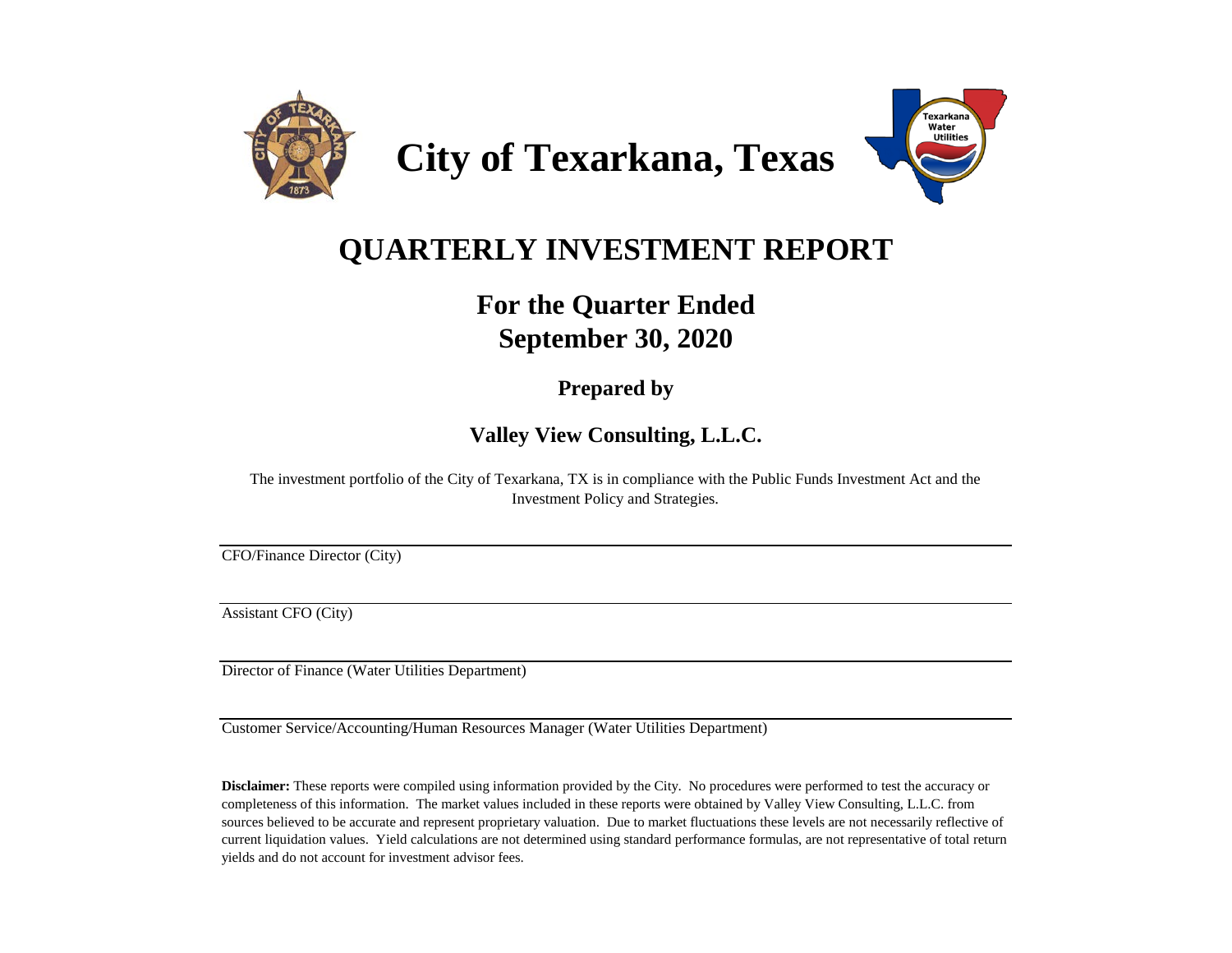### **Annual Comparison of Portfolio Performance**

**FYE Results by Investment Category:**

| <b>City Funds</b>                                    | <b>September 30, 2019</b> |             |  |                   |                     |            | <b>September 30, 2020</b> |    |                     |  |  |  |
|------------------------------------------------------|---------------------------|-------------|--|-------------------|---------------------|------------|---------------------------|----|---------------------|--|--|--|
| <b>Asset Type</b>                                    |                           | Ave. Yield  |  | <b>Book Value</b> | <b>Market Value</b> | Ave. Yield | <b>Book Value</b>         |    | <b>Market Value</b> |  |  |  |
| DDA/MMA/Pools                                        |                           | $1.98\%$ \$ |  | 23.541.391        | \$23,541,391        | $0.91\%$   | \$ 32,061,648             | S. | 32,061,648          |  |  |  |
| <b>CDs/Securities</b>                                |                           | 3.05%       |  | 4.774.877         | 4.774.877           | 3.30%      | 2.612.001                 |    | 2,612,001           |  |  |  |
| <b>Totals</b>                                        |                           |             |  | 28,316,268        | \$28,316,268        |            | 34,673,648                |    | 34,673,648          |  |  |  |
| Fourth Quarter-End Yield                             |                           | 2.16%       |  |                   |                     | 1.09%      |                           |    |                     |  |  |  |
| <b>Average Quarter-End Yields (1):</b><br>City Funds |                           | 2.33%       |  |                   |                     | 1.37%      |                           |    |                     |  |  |  |
| <b>Fiscal YTD Interest Earnings</b>                  |                           | 876.758     |  |                   |                     | \$566.274  |                           |    |                     |  |  |  |

| <b>Water Utility</b>                                    |     |             |                   |                     |             |                   |     |                     |
|---------------------------------------------------------|-----|-------------|-------------------|---------------------|-------------|-------------------|-----|---------------------|
| <b>Asset Type</b>                                       |     | Ave. Yield  | <b>Book Value</b> | <b>Market Value</b> | Ave. Yield  | <b>Book Value</b> |     | <b>Market Value</b> |
| DDA/MMA/Pools                                           |     | $2.12\%$ \$ | 11,956,555        | \$11,956,555        | $0.75\%$ \$ | 13,611,816        | \$. | 13,611,816          |
| <b>CDs/Securities</b>                                   |     | 2.30%       | 4.212.500         | 4,212,500           | 1.53%       | 2,662,436         |     | 2,662,436           |
| <b>Totals</b>                                           |     |             | 16,169,055        | \$16,169,055        |             | 16,274,252<br>S   |     | 16,274,252          |
| Fourth Quarter-End Yield                                |     | 2.17%       |                   |                     | 0.88%       |                   |     |                     |
| Average Quarter-End Yields (1):<br><b>Water Utility</b> |     | 2.34%       |                   |                     | 1.21%       |                   |     |                     |
| <b>Fiscal YTD Interest Earnings</b>                     | \$. | 192.449     |                   |                     | \$153,613   |                   |     |                     |
| <b>Average Quarter-End Yields (1):</b>                  |     |             |                   |                     |             |                   |     |                     |
| <b>Rolling Three Month Treasury</b>                     |     | $2.30\%$    |                   |                     | 0.76%       |                   |     |                     |
| <b>Rolling Six Month Treasury</b>                       |     | 2.37%       |                   |                     | 0.85%       |                   |     |                     |
| TexPool                                                 |     | 2.31%       |                   |                     | 0.75%       |                   |     |                     |

*(1)* Average Quarterly Yield calculated using quarter-end report average yield and adjusted book value.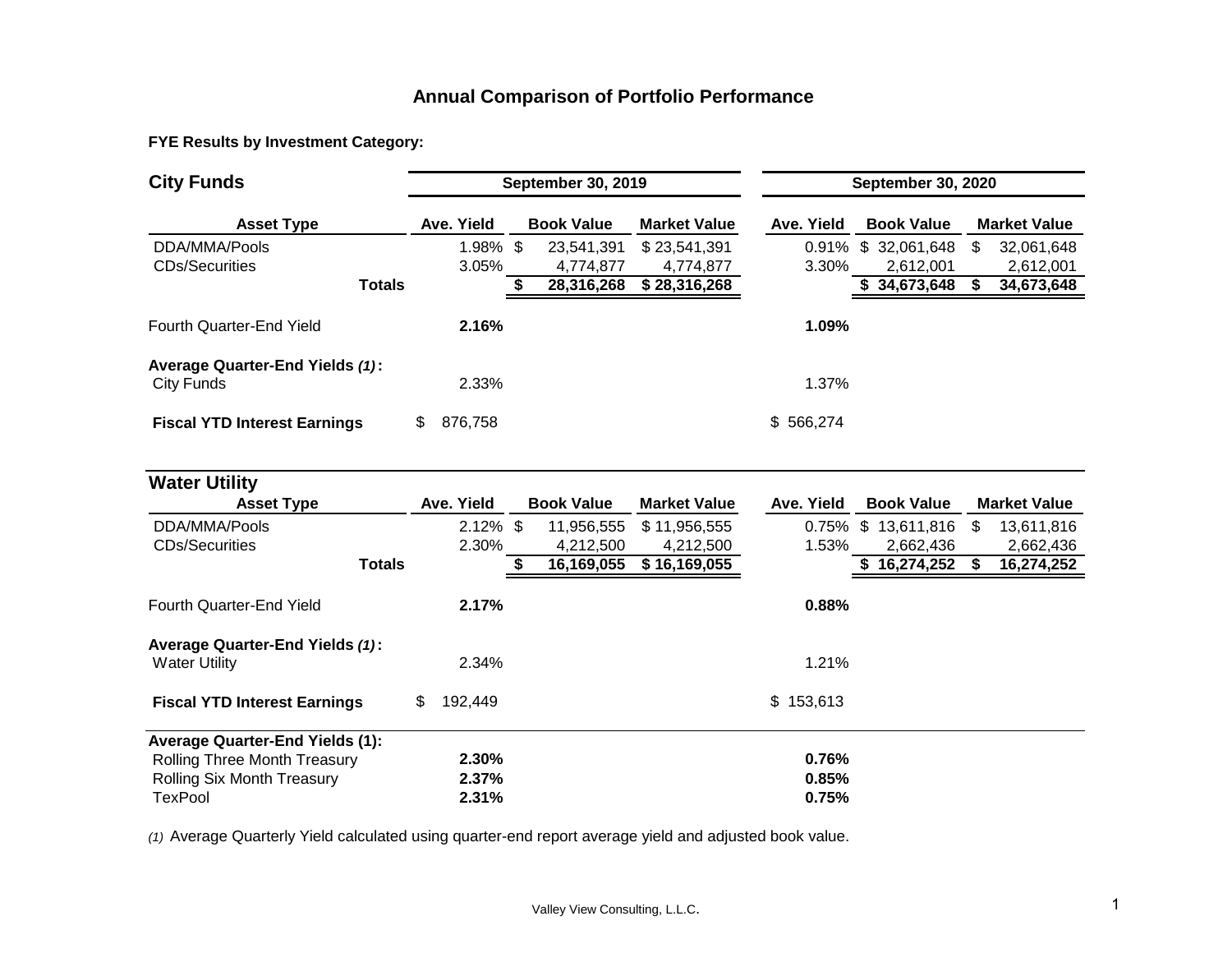### **Summary**

| <b>City Funds</b>     |        |    | June 30, 2020     |      |                     |                                       | <b>September 30, 2020</b> |                                   |                |
|-----------------------|--------|----|-------------------|------|---------------------|---------------------------------------|---------------------------|-----------------------------------|----------------|
| <b>Asset Type</b>     |        |    | <b>Book Value</b> |      | <b>Market Value</b> | <b>Book Value</b>                     |                           | <b>Market Value</b>               | Ave. Yield     |
| DDA/MMA/Pools         |        | S. | 34,499,629        | - \$ | 34,499,629          | \$<br>32,061,648                      | S                         | 32,061,648                        | 0.91%          |
| <b>CDs/Securities</b> |        |    | 4,884,146         |      | 4,884,146           | 2,612,001                             |                           | 2,612,001                         | 3.30%          |
|                       | Totals |    | 39,383,775        |      | 39,383,775          | 34,673,648                            |                           | 34,673,648                        | 1.09%          |
|                       |        |    |                   |      |                     | Fiscal Year-to-Date Average Yield (2) |                           | Total Portfolio Average - Quarter | 1.09%<br>1.37% |

Quarterly Interest Income \$ 114,065

Year-to-date Interest Income \$ 566,274

| <b>Water Utility</b>  |        | June 30, 2020     |  |                     |                   | <b>September 30, 2020</b> |            |
|-----------------------|--------|-------------------|--|---------------------|-------------------|---------------------------|------------|
| <b>Asset Type</b>     |        | <b>Book Value</b> |  | <b>Market Value</b> | <b>Book Value</b> | <b>Market Value</b>       | Ave. Yield |
| DDA/MMA/Pools         |        | 12.045.685        |  | 12.045.685          | 13.611.816        | 13,611,816                | 0.75%      |
| <b>CDs/Securities</b> |        | 3.449.936         |  | 3.449.936           | 2.662.436         | 2.662.436                 | 1.53%      |
|                       | Totals | 15.495.621        |  | 15,495,621          | 16,274,252        | 16,274,252                | 0.88%      |

Total Portfolio Average - Quarter 0.88%<br>al Year-to-Date Average Yield (2) 1.21%

Fiscal Year-to-Date Average Yield (2)

Quarterly Interest Income \$ 27,409

Year-to-date Interest Income \$ 153,613

|                                     | <u>QTR</u> |                                     | <u>YTD</u> |
|-------------------------------------|------------|-------------------------------------|------------|
| <b>Rolling Three Month Treasury</b> | 0.12%      | <b>Rolling Three Month Treasury</b> | 0.76%      |
| Rolling Six MonthTreasury           | 0.15%      | Rolling Six MonthTreasury           | 0.85%      |
| TexPool                             | 0.15%      | <b>TexPool</b>                      | 0.75%      |

*(1)* **Current Quarter Weighted Average Yield** - calculated using quarter-end report yields and adjusted book values, does not reflect a total return analysis, realized or unrealized gains/losses or account for advisory fees. The yield for the reporting month is used for bank, pool, and money market balances. 

*(2)* **Fiscal Year-to-Date Weighted Average Yields** calculated using quarter-end report yields and adjusted book values. Does not reflect a total return analysis or account for advisory fees..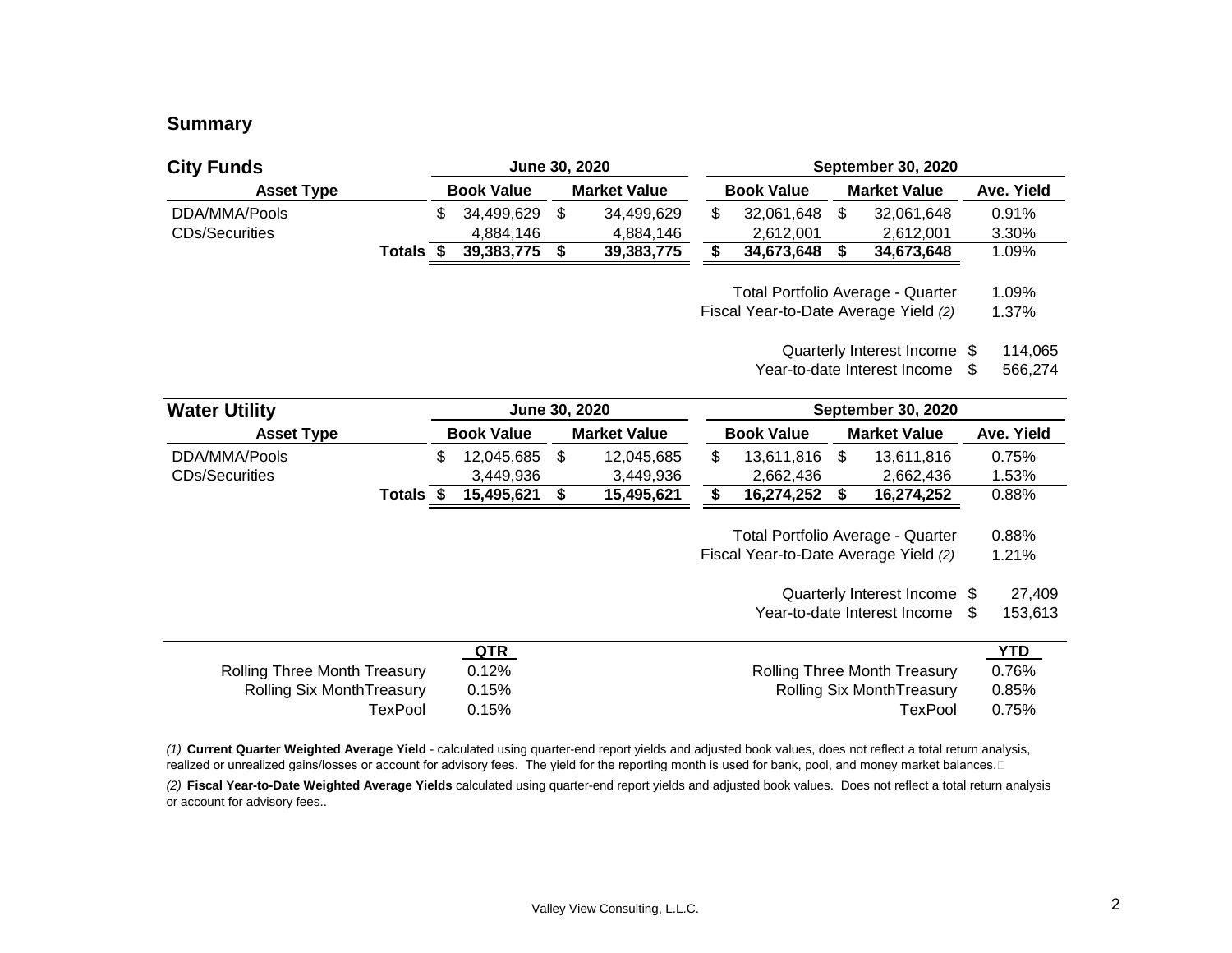#### **Economic Overview**

The Federal Open Market Committee (FOMC) maintained the Fed Funds target range at 0.00% to 0.25% (Effective Fed Funds are trading +/-0.10%), and projected that reduced rates could remain through 2024. Final estimate of Second Quarter GDP revised to down 31.4% (from down 31.9%). The Yield Curve remained stable. Crude oil slid to below \$40 per barrel. September Non Farm Payroll added 661k workers. Business added over 800k, but governments shed 200+k. The Stock Markets retreated slightly from all-time highs. Housing strengthened due to low mortgage rates. Additional federal economic assistance remained stalled in Congress.

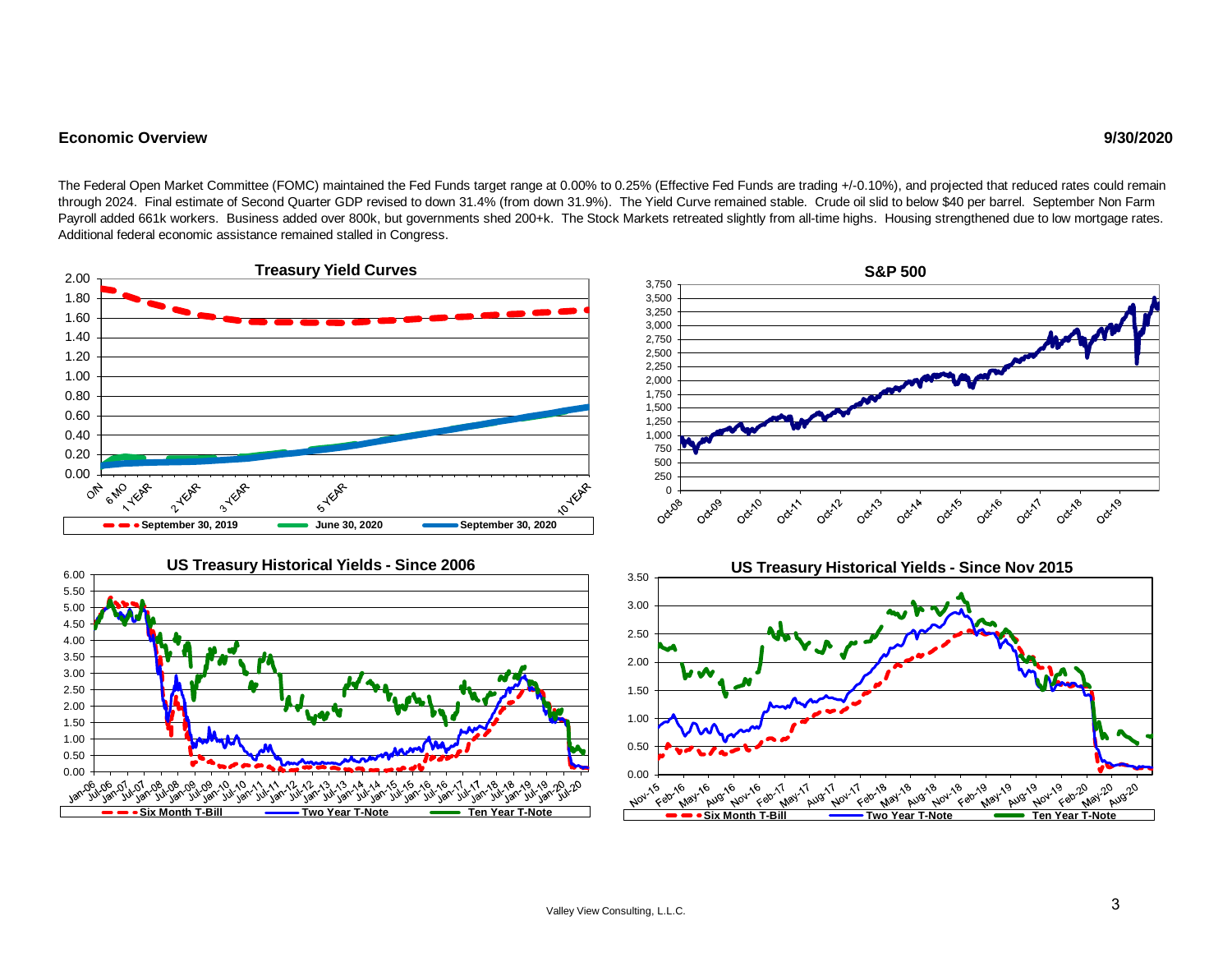### **Investment Holdings**

### **September 30, 2020**

### **City Funds**

|                                     | Coupon/         | <b>Maturity</b> | <b>Settlement</b> |                  | <b>Book</b> | <b>Market</b>      | <b>Market</b> | Life   |       |
|-------------------------------------|-----------------|-----------------|-------------------|------------------|-------------|--------------------|---------------|--------|-------|
| <b>Description</b>                  | <b>Discount</b> | <b>Date</b>     | <b>Date</b>       | <b>Par Value</b> | Value       | <b>Price</b>       | Value         | (days) | Yield |
| <b>Guaranty B&amp;T MMA</b>         | 0.48%           | 10/01/20        | 09/30/20          | 77               | \$<br>77    | $1.00 \text{ }$ \$ | 77            |        | 0.48% |
| <b>Farmers Bank &amp; Trust MMA</b> | 1.07%           | 10/01/20        | 09/30/20          | 23,840,840       | 23,840,840  | 1.00               | 23,840,840    |        | 1.07% |
| Southside Bank MMA                  | 0.20%           | 10/01/20        | 09/30/20          | 6,032            | 6.032       | 1.00               | 6.032         |        | 0.20% |
| NexBank MMA                         | 0.45%           | 10/01/20        | 09/30/20          | 61.672           | 61.672      | 1.00               | 61.672        |        | 0.45% |
| NexBank ICS                         | 0.45%           | 10/01/20        | 09/30/20          | 8,153,027        | 8,153,027   | 1.00               | 8,153,027     |        | 0.45% |
| Farmer's Bank & Trust CD            | 3.50%           | 04/18/21        | 04/18/19          | 1,576,425        | 1,576,425   | 100.00             | 1,576,425     | 200    | 3.50% |
| Farmer's Bank & Trust CD            | 3.00%           | 07/26/21        | 07/26/19          | 1,035,576        | 1,035,576   | 100.00             | 1,035,576     | 299    | 3.00% |
| <b>Total City Funds</b>             |                 |                 |                   | 34,673,648       | 34,673,648  |                    | 34,673,648    | 19     | 1.09% |

### **Water Utility**

|                            | Coupon/         | <b>Maturity</b> | <b>Settlement</b> |                  | <b>Book</b>     | <b>Market</b> | <b>Market</b>   | Life   |          |
|----------------------------|-----------------|-----------------|-------------------|------------------|-----------------|---------------|-----------------|--------|----------|
| <b>Description</b>         | <b>Discount</b> | <b>Date</b>     | Date              | <b>Par Value</b> | Value           | <b>Price</b>  | Value           | (days) | Yield    |
| Farmer's Bank & Trust MMA  | 1.07%           | 10/01/20        | 09/30/20          | \$<br>6,607,916  | \$<br>6,607,916 | 1.00          | \$<br>6,607,916 |        | 1.07%    |
| NexBank MMA                | 0.45%           | 10/01/20        | 09/30/20          | 7,003,899        | 7,003,899       | 1.00          | 7,003,899       |        | 0.45%    |
| East West Bank CD          | 1.65%           | 11/23/20        | 02/21/20          | 1,175,000        | 1,175,000       | 100.00        | 1,175,000       | 54     | 1.66%    |
| East West Bank CD          | 1.70%           | 11/26/20        | 11/26/19          | 700,000          | 700.000         | 100.00        | 700,000         | 57     | $1.71\%$ |
| Bank OZK CDARS             | 1.15%           | 03/19/21        | 03/19/20          | 500,000          | 500.000         | 100.00        | 500,000         | 170    | 1.16%    |
| Farmer's Bank & Trust CD   | 1.20%           | 05/16/22        | 05/16/20          | 287,436          | 287.436         | 100.00        | 287.436         | 593    | 1.20%    |
| <b>Total Water Utility</b> |                 |                 |                   | 16,274,252       | 16,274,252      |               | 16,274,252      | 23     | 0.88%    |
|                            |                 |                 |                   |                  |                 |               |                 |        |          |
| <b>Combined Portfolio</b>  |                 |                 |                   | 50,947,900       | 50,947,900      |               | 50,947,900      | 20     | 1.02%    |
|                            |                 |                 |                   |                  |                 |               |                 | (1)    | (2)      |

**(1) Weighted average life -** For purposes of calculating weighted average life, cash equivalent investments are assumed to have a one day maturity.

**(2) Weighted average yield to maturity -** The weighted average yield to maturity is based on adjusted book value, realized and unrealized gains/losses and investment advisory fees are not considered. The yield for the reporting month is used for cash equivalent investments.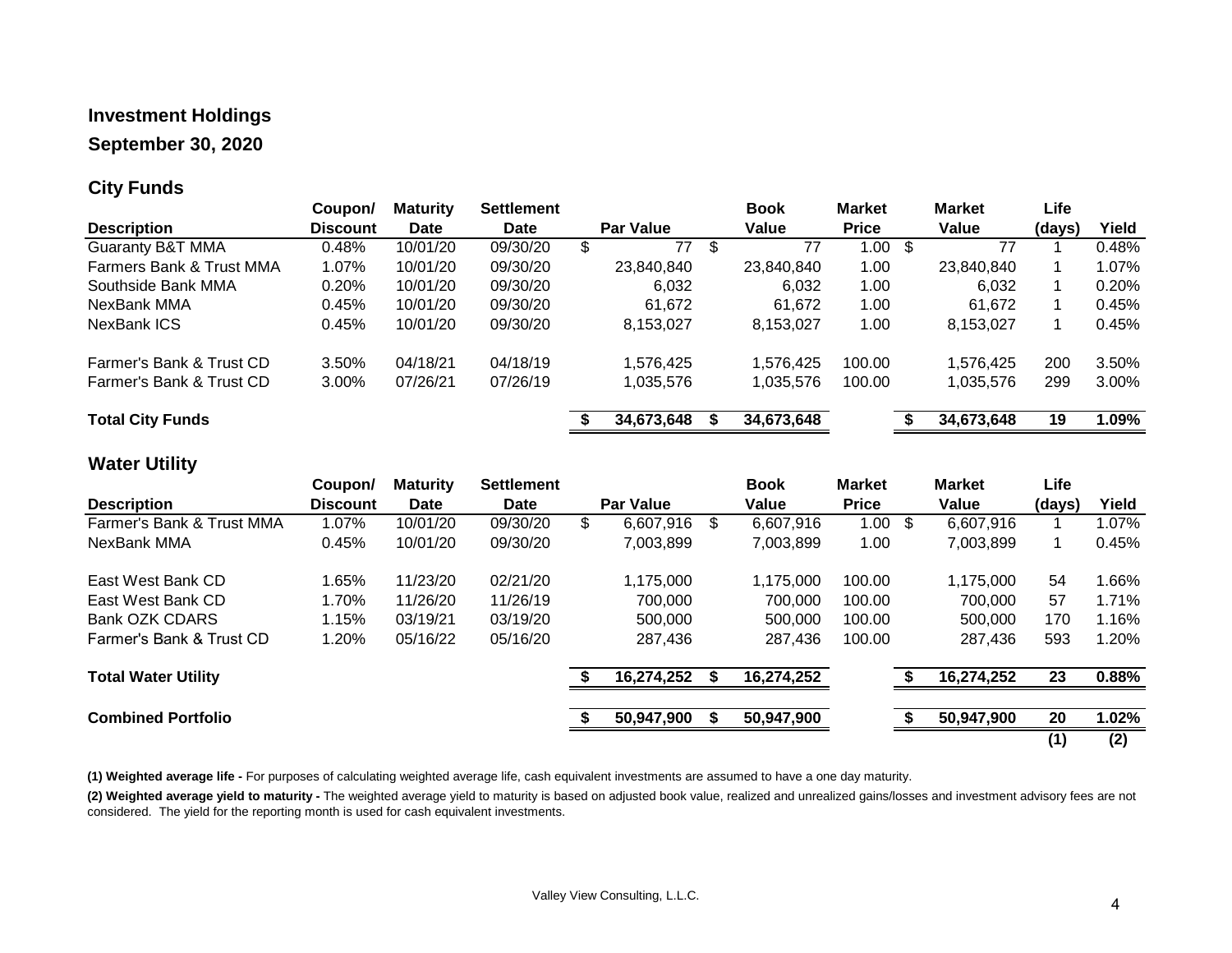

**Quarter End Portfolio (Millions)**



Valley View Consulting, L.LC.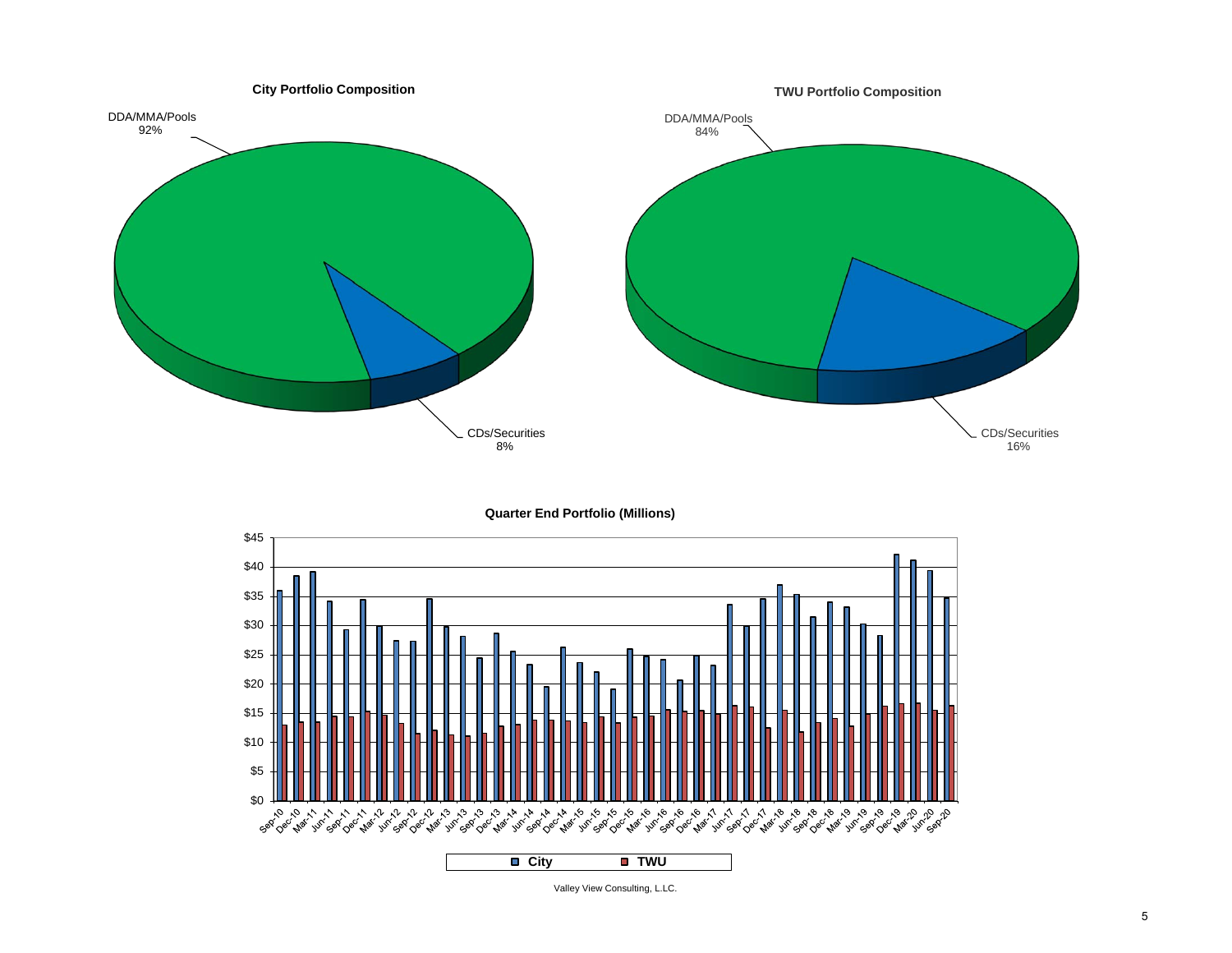## **Book and Market Value Comparison**

| <b>Issuer/Description</b>   | Yield | <b>Maturity</b> | <b>Book Value</b> | <b>Increases</b>             | <b>Decreases</b>  | <b>Book Value</b> | <b>Market Value</b> | <b>Change in</b>    | <b>Market Value</b> |
|-----------------------------|-------|-----------------|-------------------|------------------------------|-------------------|-------------------|---------------------|---------------------|---------------------|
|                             |       | <b>Date</b>     | 06/30/20          |                              |                   | 09/30/20          | 06/30/20            | <b>Market Value</b> | 09/30/20            |
| <b>Guaranty B&amp;T MMA</b> | 0.48% | 10/01/20        | 4,720             | \$<br>-                      | (4,643)           | 77<br>ъ           | \$<br>4,720         | (4,643)<br>\$.      | 77<br>- \$          |
| Farmers Bank & Trust MMA    | 1.07% | 10/01/20        | 31,333,963        |                              | (885, 207)        | 30,448,757        | 31,333,963          | (885, 207)          | 30,448,757          |
| Southside Bank MMA          | 0.20% | 10/01/20        | 6,029             |                              |                   | 6,032             | 6,029               |                     | 6,032               |
| <b>NexBank MMA</b>          | 0.45% | 10/01/20        | 7,057,504         | 8,067                        |                   | 7,065,571         | 7,057,504           | 8,067               | 7,065,571           |
| NexBank ICS                 | 0.45% | 10/01/20        | 8,143,097         | 9,930                        |                   | 8,153,027         | 8,143,097           | 9,930               | 8,153,027           |
| Texas Security Bank CD      | 2.10% | 07/13/20        | 787,500           |                              | (787, 500)        |                   | 787,500             | (787, 500)          |                     |
| Farmer's Bank & Trust CD    | 2.57% | 07/27/20        | 1,024,450         | $\qquad \qquad -$            | (1,024,450)       |                   | 1,024,450           | (1,024,450)         |                     |
| Farmer's Bank & Trust CD    | 2.90% | 07/31/20        | 1,269,312         | $\qquad \qquad \blacksquare$ | (1,269,312)       |                   | 1,269,312           | (1,269,312)         |                     |
| East West Bank CD           | 1.65% | 11/23/20        | 1,175,000         |                              |                   | 1,175,000         | 1,175,000           |                     | 1,175,000           |
| East West Bank CD           | 1.70% | 11/26/20        | 700,000           |                              |                   | 700,000           | 700,000             |                     | 700,000             |
| <b>Bank OZK CDARS</b>       | 1.15% | 03/19/21        | 500,000           |                              |                   | 500,000           | 500,000             |                     | 500,000             |
| Farmer's Bank & Trust CD    | 3.50% | 04/18/21        | 1,562,599         | 13,826                       |                   | 1,576,425         | 1,562,599           | 13,826              | 1,576,425           |
| Farmer's Bank & Trust CD    | 3.00% | 07/26/21        | 1,027,785         | 7,791                        |                   | 1,035,576         | 1,027,785           | 7,791               | 1,035,576           |
| Farmer's Bank & Trust CD    | 1.20% | 05/16/22        | 287,436           |                              |                   | 287,436           | 287,436             |                     | 287,436             |
| <b>TOTAL / AVERAGE</b>      | 1.02% |                 | \$54,879,396      | 39,617                       | (3,971,113)<br>æ. | 50,947,900<br>S.  | \$54,879,396        | (3,931,495)<br>S.   | \$50,947,900        |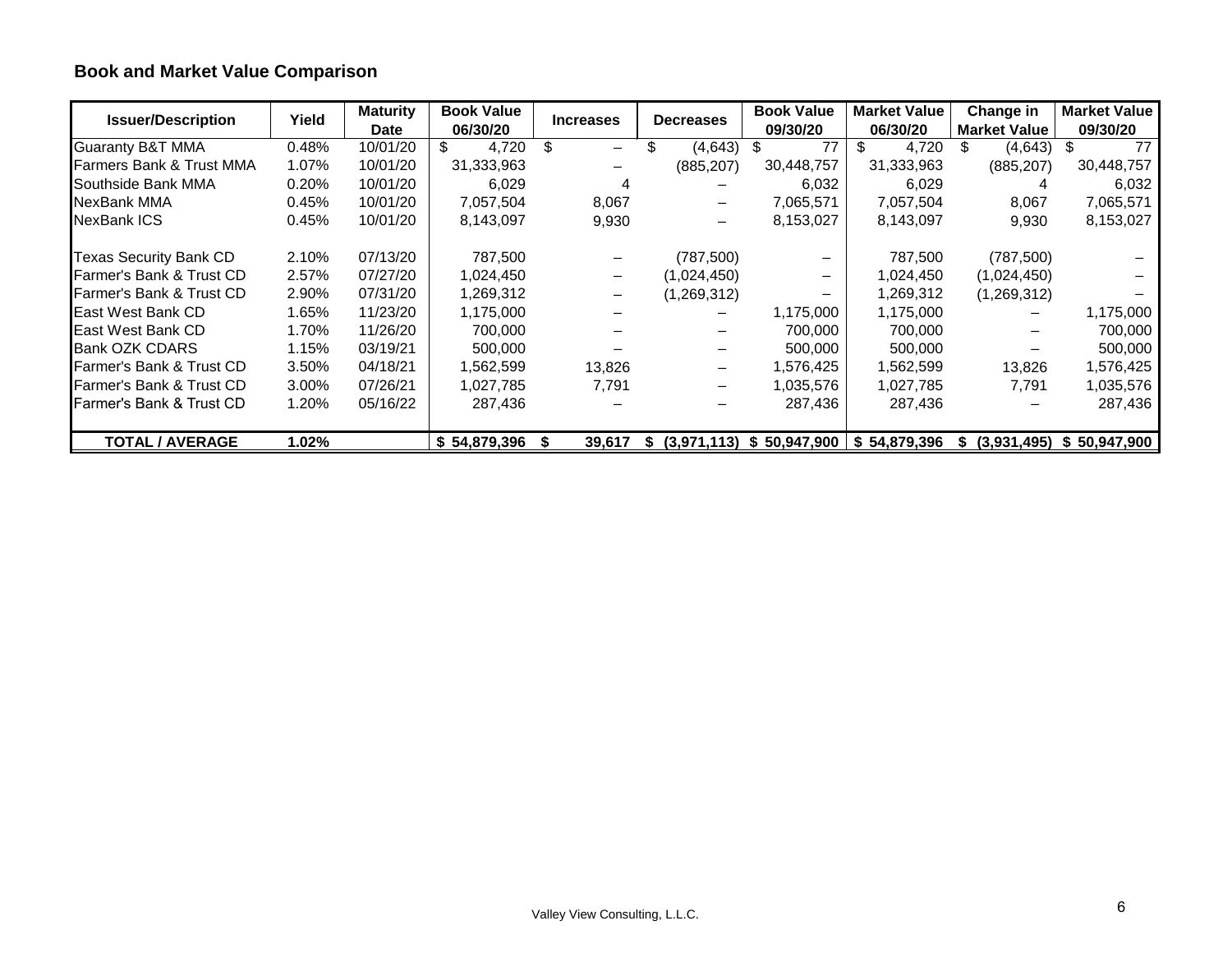### **City Fund Allocation Book & Market Value September 30, 2020**

| Fund #     | <b>Fund Name</b>                                            | <b>Total</b>         | <b>Guaranty B&amp;T</b><br><b>MMA</b> |                    | <b>Farmer's B&amp;T</b><br><b>MMA</b> | <b>Southside</b><br><b>Bank MMA</b> |            | <b>NexBank MMA</b>       | <b>NexBank ICS</b> | 3.5% Farmer's B&T<br>CD: 04/18/19 -<br>04/18/2020 | 3.0% Farmer's<br>B&T CD: 07/26/19<br>$-07/26/21$ |
|------------|-------------------------------------------------------------|----------------------|---------------------------------------|--------------------|---------------------------------------|-------------------------------------|------------|--------------------------|--------------------|---------------------------------------------------|--------------------------------------------------|
| 101        | <b>GENERAL FUND - Pooled Cash</b>                           | \$<br>$9,043,432$ \$ |                                       | $\overline{77}$ \$ | 5,297,414 \$                          |                                     | 4,266      | \$<br>14,896             | \$<br>2,150,354 \$ | 1,576,425 \$                                      |                                                  |
| 101        | <b>GENERAL FUND</b>                                         | 2,330                |                                       |                    | 2,330                                 |                                     |            |                          |                    |                                                   |                                                  |
| 102        | NARCOTICS DIVISION OPERATIONS                               | 154,686              |                                       |                    | 154,686                               |                                     |            | $\overline{\phantom{0}}$ |                    |                                                   |                                                  |
| 103        | PERSONNEL POLICY                                            | 490,979              |                                       |                    | 61,527                                |                                     | 722        | 2,950                    | 425,780            |                                                   |                                                  |
| 104        | <b>WORKER'S COMP</b>                                        | 163,214              |                                       |                    | 163,214                               |                                     |            |                          |                    |                                                   |                                                  |
| 107        | <b>COURT SECURITY FUND</b>                                  | 424,601              |                                       |                    | 424,601                               |                                     |            |                          |                    |                                                   |                                                  |
| 109        | <b>GENERAL PROPERTY &amp; LIAB</b>                          | 120,415              |                                       | -                  | 120,415                               |                                     |            |                          |                    |                                                   |                                                  |
| 111        | POLICE EVIDENCE ESCROW FUND                                 | 1,855                |                                       | -                  | 1,855                                 |                                     |            |                          |                    |                                                   |                                                  |
| 113        | <b>ENERGY CONSERVATION REV. LOAN</b>                        | 35,471               |                                       | -                  | 35,471                                |                                     |            |                          |                    |                                                   |                                                  |
| 114        | COURT TECHNOLOGY FUND                                       | 1,289                |                                       |                    | 1,289                                 |                                     |            |                          |                    |                                                   |                                                  |
| 115        | <b>TECHNOLOGY FUND</b>                                      | 237,044              |                                       |                    | 237,044                               |                                     |            |                          |                    |                                                   |                                                  |
| 116        | TIRZ #1                                                     | 2,647,636            |                                       | -                  | 1,628,829                             |                                     |            |                          | 1,018,807          |                                                   |                                                  |
| 117        | <b>DONATION FUND</b>                                        | 49,793               |                                       | -                  | 49,793                                |                                     |            |                          |                    |                                                   |                                                  |
| 120        | MAJOR MAINTENANCE FUND                                      | 879,212              |                                       |                    | 879,212                               |                                     |            |                          |                    |                                                   |                                                  |
| 200        | PEROT ENHANCEMENT FUND                                      | 272,000              |                                       |                    | 272,000                               |                                     |            |                          |                    |                                                   |                                                  |
| 203        | CDBG REVOLVING LOAN FUND                                    | 172,383              |                                       |                    | 172,383                               |                                     |            |                          |                    |                                                   |                                                  |
| 204        | <b>HCD FUND</b>                                             | 189,568              |                                       |                    | 189,568                               |                                     |            |                          |                    |                                                   |                                                  |
| 209        | <b>HOME PROGRAM</b>                                         | 57,001               |                                       |                    | 57,001                                |                                     |            |                          |                    |                                                   |                                                  |
| 211        | THEATRE FUND                                                | 88,010               |                                       | -                  | 88,010                                |                                     |            |                          |                    |                                                   |                                                  |
| 212        | <b>HOTEL/MOTEL TAX FD</b>                                   | 382,172              |                                       | -                  | 382,172                               |                                     |            |                          |                    |                                                   |                                                  |
| 213        | PEROT THEATRE BLDG MAINT                                    | 555,541              |                                       | -                  | 148,574                               |                                     |            | 2,800                    | 404,167            |                                                   |                                                  |
| 214        | COC-HOMELESS ASSISTANCE GRANT                               | 22,537               |                                       | -                  | 22,537                                |                                     |            |                          |                    |                                                   |                                                  |
| 215        | <b>HOUSING FUND</b>                                         | 80,819               |                                       | -                  | 79,303                                |                                     | 206        | 9                        | 1,300              |                                                   |                                                  |
| 216        | POLICE ENTERPRISE TRAINING                                  | 19,709               |                                       |                    | 19,709                                |                                     |            |                          |                    |                                                   |                                                  |
| 217        | LAW ENFORCEMENT BLOCK GRANT                                 | 15,398               |                                       | -                  | 15,398                                |                                     |            |                          |                    |                                                   |                                                  |
| 218        | CDBG 108 LOAN FUND                                          | 66,192               |                                       |                    | 66,192                                |                                     |            |                          |                    |                                                   |                                                  |
| 219        | LAW ENFORCEMENT PROGRAM                                     | 59,006               |                                       |                    | 59,006                                |                                     |            |                          |                    |                                                   |                                                  |
| 220        | METRO PLANNING ORG                                          | 38,541               |                                       |                    | 38,541                                |                                     |            |                          |                    |                                                   |                                                  |
| 222        | <b>TIFMAS FUND</b>                                          | 11,750               |                                       |                    | 11,750                                |                                     |            |                          |                    |                                                   |                                                  |
| 223        | ECONOMIC DEVELOPMENT                                        | 1,664,095            |                                       |                    | 902,306                               |                                     | 734        | 5,236                    | 755,819            |                                                   |                                                  |
| 228        | <b>BUILDING MAINTENANCE</b>                                 | 142,741              |                                       |                    | 142,741                               |                                     |            |                          |                    |                                                   |                                                  |
| 229        | PUBLIC SAFETY RADIO FUND                                    | 89,256               |                                       |                    | 89,256                                |                                     |            |                          |                    |                                                   |                                                  |
| 230        | ROTARY SPLASH PARK FUND                                     | 496                  |                                       |                    | 496                                   |                                     |            |                          |                    |                                                   |                                                  |
| 232        | <b>TRAIL GRANT FUND</b>                                     | 48,488               |                                       |                    | 48,488                                |                                     |            |                          |                    |                                                   |                                                  |
| 235        | <b>FARMERS MARKET FUND</b>                                  | 45,486               |                                       |                    | 45,486                                |                                     |            |                          |                    |                                                   |                                                  |
| 236        | <b>EMERGENCY MANAGEMENT FUND</b><br>JAG COVID-19 GRANT FUND | 320,733              |                                       |                    | 320,733                               |                                     |            |                          |                    |                                                   |                                                  |
| 237<br>415 | 2003 BOND FUND                                              | 46,210<br>335,941    |                                       |                    | 46,210<br>335,941                     |                                     |            |                          |                    |                                                   |                                                  |
| 417        | 2005 BOND FUND                                              | 276,440              |                                       |                    | 276,440                               |                                     |            |                          |                    |                                                   |                                                  |
| 423        | 2017 BOND FUND                                              | 4,035,499            |                                       |                    | 1,495,279                             |                                     |            | 27,517                   | 1,477,127          |                                                   | 1,035,576                                        |
| 424        | 2019 TIRZ BOND FUND                                         | 4,876,309            |                                       |                    | 4,876,309                             |                                     |            |                          |                    |                                                   |                                                  |
| 501        | <b>HEALTH FUND</b>                                          | 785,364              |                                       |                    | 678,300                               |                                     | 103        | 736                      | 106,226            |                                                   |                                                  |
| 502        | <b>PUBLIC LIBRARY</b>                                       | 46,752               |                                       |                    | 46,752                                |                                     |            |                          |                    |                                                   |                                                  |
| 601        | <b>DRUG ESCROW</b>                                          | 68,212               |                                       |                    | 68,212                                |                                     |            |                          |                    |                                                   |                                                  |
| 605        | FEDERAL ASSET FORFEITURE                                    | 125,807              |                                       |                    | 125,807                               |                                     |            |                          |                    |                                                   |                                                  |
| 702        | <b>BENEFIT PAYMENT</b>                                      | 1,686,452            |                                       |                    | 884,972                               |                                     |            | 515                      | 800,963            |                                                   |                                                  |
| 703        | <b>FLEET SERVICES</b>                                       | 56,716               |                                       |                    | 56,716                                |                                     |            |                          |                    |                                                   |                                                  |
| 704        | <b>CAPITAL REPLACEMENT</b>                                  | 3,657,777            |                                       | -                  | 2,638,280                             |                                     |            | 7,014                    | 1,012,482          |                                                   |                                                  |
| 810        | MEMBER CITY WATER REVENUE                                   | 82,294               |                                       | -                  | 82,294                                |                                     |            |                          |                    |                                                   |                                                  |
|            | <b>TOTAL</b>                                                | \$<br>34,673,648 \$  |                                       | 77 \$              | 23,840,840 \$                         |                                     | $6,032$ \$ | 61,672 \$                | 8,153,027 \$       | 1,576,425 \$                                      | 1,035,576                                        |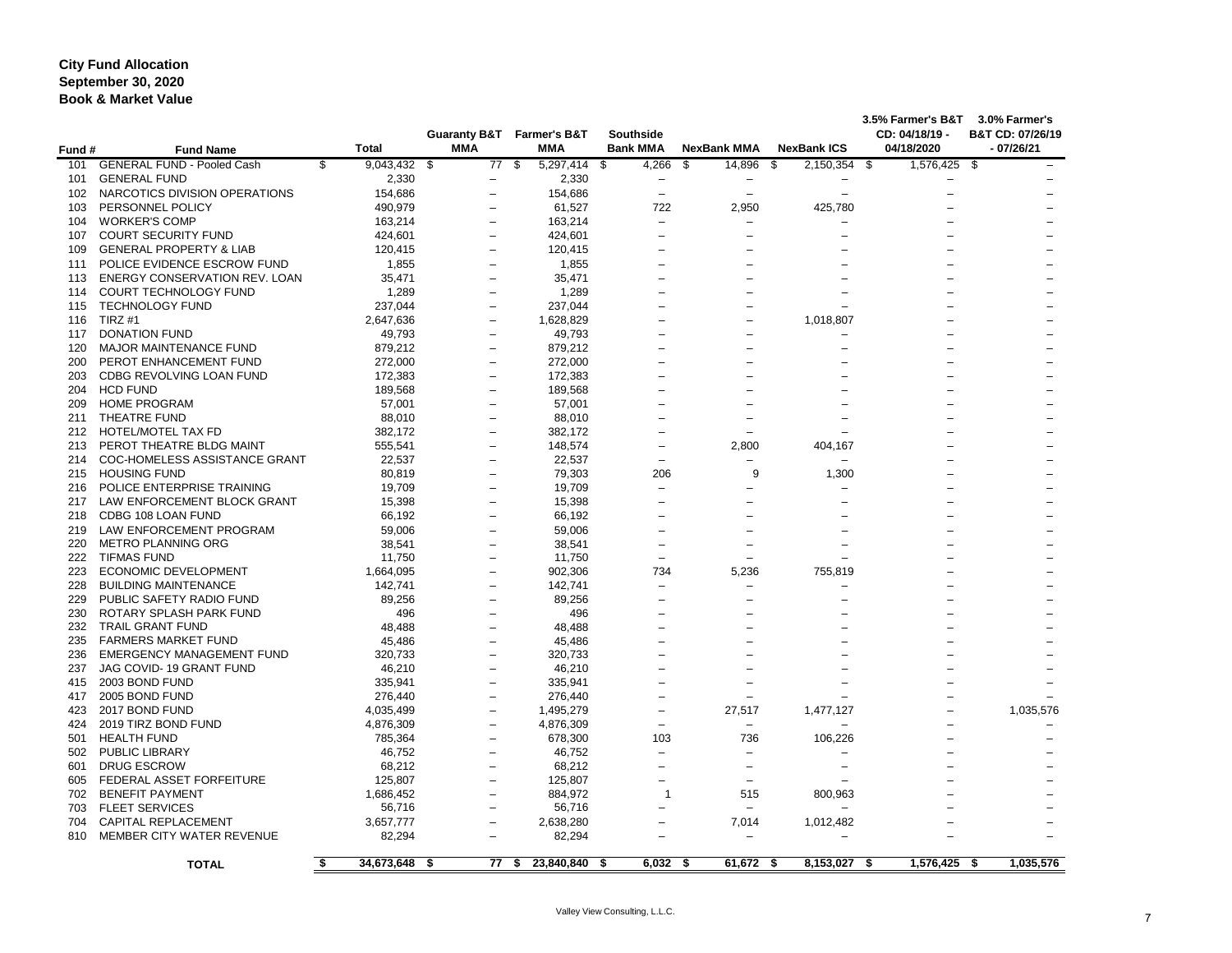### **City Fund Allocation Book & Market Value June 30, 2020**

| Fund #     | <b>Fund Name</b>                                | <b>Total</b>         | <b>MMA</b>                                    | <b>Guaranty B&amp;T</b> Farmer's B&T<br><b>MMA</b> | <b>Southside</b><br><b>Bank MMA</b> | <b>NexBank MMA</b>                     | <b>NexBank ICS</b> | 2.57% Farmer's<br>B&T CD: 07/27/19 -<br>07/27/20 |
|------------|-------------------------------------------------|----------------------|-----------------------------------------------|----------------------------------------------------|-------------------------------------|----------------------------------------|--------------------|--------------------------------------------------|
| 101        | <b>GENERAL FUND - Pooled Cash</b>               | 10,544,873 \$<br>\$  | 4,720 \$                                      | 5,541,203 \$                                       | 4,264                               | $\boldsymbol{\mathsf{S}}$<br>14,879 \$ | $2,147,895$ \$     |                                                  |
| 101        | <b>GENERAL FUND</b>                             | 2,323                | $\qquad \qquad -$                             | 2,323                                              | $\qquad \qquad -$                   |                                        |                    |                                                  |
| 102        | NARCOTICS DIVISION OPERATIONS                   | 154,872              |                                               | 154,872                                            | $\qquad \qquad$                     |                                        |                    |                                                  |
| 103        | PERSONNEL POLICY                                | 618,196              |                                               | 189,601                                            | 721                                 | 2,944                                  | 424,930            |                                                  |
| 104        | <b>WORKER'S COMP</b>                            | 163,941              |                                               | 163,941                                            | $\qquad \qquad -$                   |                                        |                    |                                                  |
| 105        | PAYROLL DISBURSEMENT FUND                       | 1,047                |                                               | 1,047                                              |                                     |                                        |                    |                                                  |
| 107        | <b>COURT SECURITY FUND</b>                      | 421,223              | $\overline{\phantom{m}}$                      | 421,223                                            |                                     |                                        |                    |                                                  |
| 109        | <b>GENERAL PROPERTY &amp; LIAB</b>              | 190,210              |                                               | 190,210                                            |                                     |                                        |                    |                                                  |
| 111        | POLICE EVIDENCE ESCROW FUND                     | 1,850                |                                               | 1,850                                              |                                     |                                        |                    |                                                  |
| 113        | ENERGY CONSERVATION REV. LOAN                   | 35,376               |                                               | 35,376                                             |                                     |                                        |                    |                                                  |
| 115        | <b>TECHNOLOGY FUND</b>                          | 272,336              | $\qquad \qquad -$                             | 272,336                                            |                                     |                                        |                    |                                                  |
| 116        | TIRZ #1                                         | 2,370,418            | $\overline{\phantom{m}}$                      | 1,352,852                                          |                                     |                                        | 1,017,566          |                                                  |
| 117        | <b>DONATION FUND</b>                            | 53,565               | $\overline{\phantom{0}}$                      | 53,565                                             |                                     |                                        |                    |                                                  |
| 120        | <b>MAJOR MAINTENANCE FUND</b>                   | 876,627              |                                               | 876,627                                            |                                     |                                        |                    |                                                  |
| 200        | PEROT ENHANCEMENT FUND                          | 283,851              | $\overline{\phantom{0}}$                      | 283,851                                            |                                     |                                        |                    |                                                  |
| 203        | CDBG REVOLVING LOAN FUND                        | 171,876              |                                               | 171,876                                            |                                     |                                        |                    |                                                  |
| 204        | <b>HCD FUND</b>                                 | 192,010              | $\overbrace{\phantom{12322111}}$              | 192,010                                            |                                     |                                        |                    |                                                  |
| 209        | <b>HOME PROGRAM</b>                             | 56,238               | $\overline{\phantom{0}}$                      | 56,238                                             |                                     |                                        |                    |                                                  |
| 211        | THEATRE FUND                                    | 178,019              |                                               | 178,019                                            |                                     |                                        |                    |                                                  |
| 212        | HOTEL/MOTEL TAX FD                              | 126,789              | $\qquad \qquad -$<br>$\overline{\phantom{0}}$ | 126,789                                            |                                     |                                        |                    |                                                  |
| 213        | PEROT THEATRE BLDG MAINT                        | 558,448              |                                               | 151,947                                            |                                     | 2,797                                  | 403,705            |                                                  |
|            | COC-HOMELESS ASSISTANCE GRANT                   | 13,654               | $\qquad \qquad -$                             | 13,654                                             |                                     |                                        |                    |                                                  |
| 214        | <b>HOUSING FUND</b>                             | 80,484               |                                               | 78,970                                             | 206                                 |                                        | 1,299              |                                                  |
| 215        | POLICE ENTERPRISE TRAINING                      | 19,724               | $\qquad \qquad -$                             | 19,724                                             | $\qquad \qquad -$                   | 9                                      |                    |                                                  |
| 216        | LAW ENFORCEMENT BLOCK GRANT                     | 602                  | $\overline{\phantom{0}}$                      | 602                                                |                                     |                                        |                    |                                                  |
| 217        | CDBG 108 LOAN FUND                              |                      |                                               |                                                    |                                     |                                        |                    |                                                  |
| 218        | LAW ENFORCEMENT PROGRAM                         | 468,735              |                                               | 468,735                                            |                                     |                                        |                    |                                                  |
| 219        | METRO PLANNING ORG                              | 46,301               |                                               | 46,301                                             |                                     |                                        |                    |                                                  |
| 220<br>222 | <b>TIFMAS FUND</b>                              | 23,558               |                                               | 23,558                                             |                                     |                                        |                    |                                                  |
| 223        | <b>ECONOMIC DEVELOPMENT</b>                     | 11,716               |                                               | 11,716                                             | 733                                 |                                        |                    |                                                  |
|            | <b>BUILDING MAINTENANCE</b>                     | 1,551,377            | $\qquad \qquad -$                             | 790,459                                            |                                     | 5,230                                  | 754,955            |                                                  |
| 228        | PUBLIC SAFETY RADIO FUND                        | 232,828              |                                               | 232,828                                            |                                     |                                        |                    |                                                  |
| 229        | 230 ROTARY SPLASH PARK FUND                     | 129,905<br>495       |                                               | 129,905<br>495                                     |                                     |                                        |                    |                                                  |
|            | <b>FARMERS MARKET FUND</b>                      | 45,618               |                                               | 45,618                                             |                                     |                                        |                    |                                                  |
| 235<br>236 | <b>EMERGENCY MANAGEMENT FUND</b>                | 357,929              |                                               | 357,929                                            |                                     |                                        |                    |                                                  |
| 301        | <b>INTEREST &amp; SINKING</b>                   | 1,076,758            |                                               |                                                    |                                     |                                        |                    |                                                  |
|            | 2005 BOND FUND                                  |                      |                                               | 1,076,758                                          |                                     |                                        |                    |                                                  |
| 417        | 2017 BOND FUND                                  | 507,295              |                                               | 507,295                                            |                                     |                                        |                    |                                                  |
| 423        | 2019 TIRZ BOND FUND                             | 4,050,582            |                                               | 495,536                                            |                                     | 27,484                                 | 1,475,328          | 1,024,450                                        |
| 424        | <b>HEALTH FUND</b>                              | 6,721,423<br>840,522 |                                               | 6,721,423<br>733,577                               | $\qquad \qquad -$<br>103            | $\qquad \qquad -$<br>735               |                    |                                                  |
| 501        | <b>PUBLIC LIBRARY</b>                           |                      |                                               |                                                    |                                     |                                        | 106,107            |                                                  |
| 502        |                                                 | 48,062               |                                               | 48,062                                             | —                                   |                                        |                    |                                                  |
| 601        | <b>DRUG ESCROW</b><br>FEDERAL ASSET FORFEITURE  | 68,029               |                                               | 68,029                                             |                                     |                                        |                    |                                                  |
| 605        | <b>EMPLOYEE BENEFIT</b>                         | 125,469              |                                               | 125,469                                            |                                     |                                        |                    |                                                  |
| 701        |                                                 | 964                  |                                               | 964                                                |                                     |                                        |                    |                                                  |
| 702        | <b>BENEFIT PAYMENT</b><br><b>FLEET SERVICES</b> | 1,585,778            |                                               | 785,275                                            |                                     | 514                                    | 799,987            |                                                  |
| 703        |                                                 | 32,119               |                                               | 32,119                                             |                                     |                                        |                    |                                                  |
| 704        | <b>CAPITAL REPLACEMENT</b>                      | 3,962,123            |                                               | 2,943,792                                          |                                     | 7,006                                  | 1,011,325          |                                                  |
| 810        | MEMBER CITY WATER REVENUE                       | 55,799               |                                               | 55,799                                             |                                     |                                        |                    |                                                  |
|            | <b>TOTAL</b>                                    | \$<br>39,383,775 \$  | 4,720 \$                                      | 26,284,186 \$                                      | $6,029$ \$                          | 61,597 \$                              | 8,143,097 \$       | 1,024,450                                        |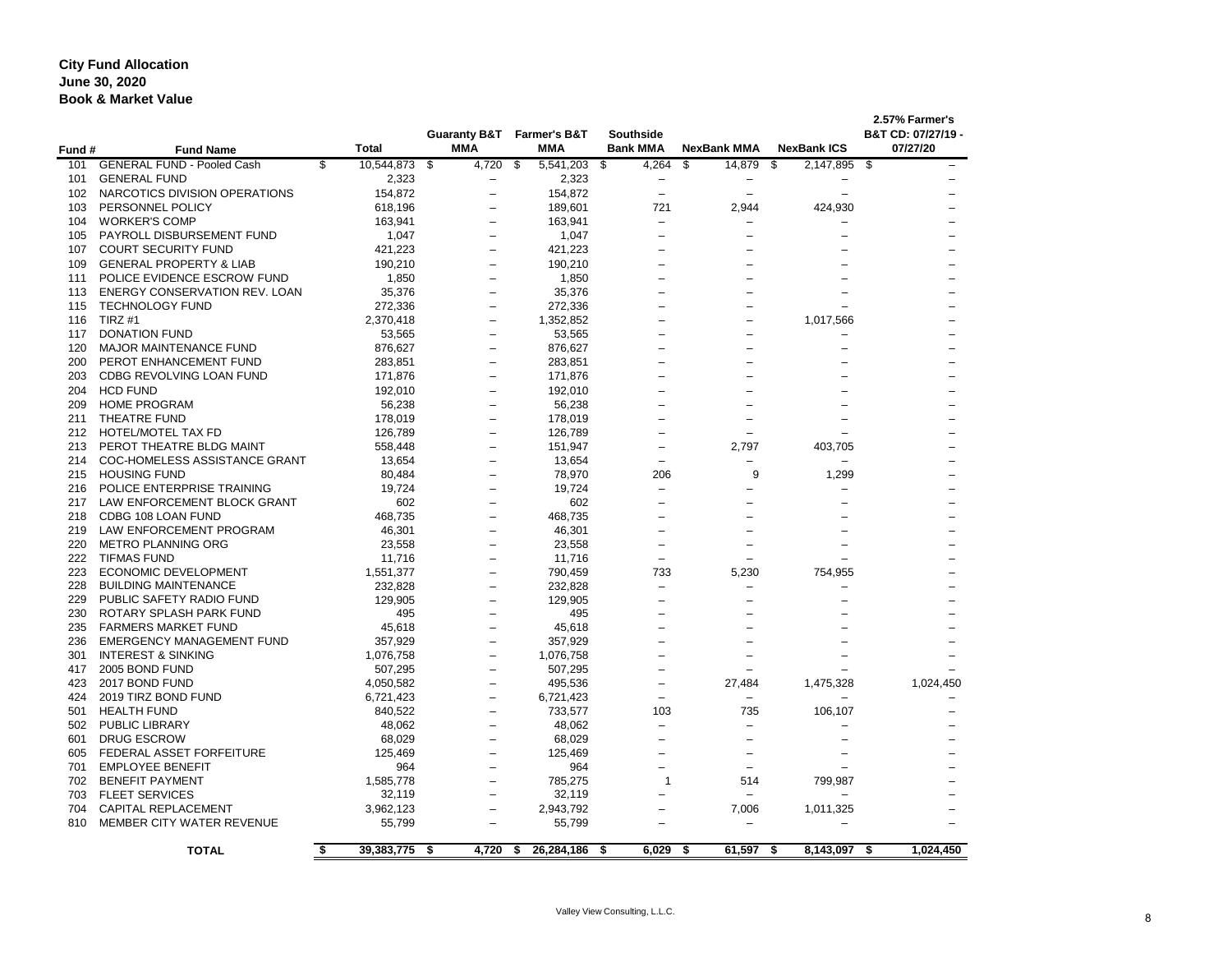# **City Fund Allocation**

(Continued)

## **June 30, 2020**

**Book & Market Value**

|        |                                    | 2.9% Farmer's   | 3.5% Farmer's<br>B&T CD: 07/31/18 - B&T CD: 04/18/19 - B&T CD: 07/26/19 | 3.0% Farmer's   |
|--------|------------------------------------|-----------------|-------------------------------------------------------------------------|-----------------|
| Fund # | <b>Fund Name</b>                   | 07/31/20        | 04/18/2020                                                              | $-07/26/21$     |
| 101    | <b>GENERAL FUND - Pooled Cash</b>  | \$<br>1,269,312 | \$<br>1,562,599                                                         | \$              |
| 101    | <b>GENERAL FUND</b>                |                 |                                                                         |                 |
| 102    | NARCOTICS DIVISION OPERATIONS      |                 |                                                                         |                 |
| 103    | PERSONNEL POLICY                   |                 |                                                                         |                 |
| 104    | <b>WORKER'S COMP</b>               |                 |                                                                         |                 |
| 105    | PAYROLL DISBURSEMENT FUND          |                 |                                                                         |                 |
| 107    | <b>COURT SECURITY FUND</b>         |                 |                                                                         |                 |
| 109    | <b>GENERAL PROPERTY &amp; LIAB</b> |                 |                                                                         |                 |
| 111    | POLICE EVIDENCE ESCROW FUND        |                 |                                                                         |                 |
| 113    | ENERGY CONSERVATION REV. LOAN      |                 |                                                                         |                 |
| 115    | <b>TECHNOLOGY FUND</b>             |                 |                                                                         |                 |
| 116    | TIRZ #1                            |                 |                                                                         |                 |
| 117    | <b>DONATION FUND</b>               |                 |                                                                         |                 |
| 120    | <b>MAJOR MAINTENANCE FUND</b>      |                 |                                                                         |                 |
| 200    | PEROT ENHANCEMENT FUND             |                 |                                                                         |                 |
| 203    | <b>CDBG REVOLVING LOAN FUND</b>    |                 |                                                                         |                 |
| 204    | <b>HCD FUND</b>                    |                 |                                                                         |                 |
| 209    | <b>HOME PROGRAM</b>                |                 |                                                                         |                 |
| 211    | THEATRE FUND                       |                 |                                                                         |                 |
| 212    | <b>HOTEL/MOTEL TAX FD</b>          |                 |                                                                         |                 |
| 213    | PEROT THEATRE BLDG MAINT           |                 |                                                                         |                 |
| 214    | COC-HOMELESS ASSISTANCE GRANT      |                 |                                                                         |                 |
| 215    | <b>HOUSING FUND</b>                |                 |                                                                         |                 |
| 216    | POLICE ENTERPRISE TRAINING         |                 |                                                                         |                 |
| 217    | LAW ENFORCEMENT BLOCK GRANT        |                 |                                                                         |                 |
| 218    | CDBG 108 LOAN FUND                 |                 |                                                                         |                 |
| 219    | LAW ENFORCEMENT PROGRAM            |                 |                                                                         |                 |
| 220    | <b>METRO PLANNING ORG</b>          |                 |                                                                         |                 |
| 222    | <b>TIFMAS FUND</b>                 |                 |                                                                         |                 |
| 223    | <b>ECONOMIC DEVELOPMENT</b>        |                 |                                                                         |                 |
| 228    | <b>BUILDING MAINTENANCE</b>        |                 |                                                                         |                 |
| 229    | PUBLIC SAFETY RADIO FUND           |                 |                                                                         |                 |
| 230    | ROTARY SPLASH PARK FUND            |                 |                                                                         |                 |
| 235    | <b>FARMERS MARKET FUND</b>         |                 |                                                                         |                 |
| 236    | <b>EMERGENCY MANAGEMENT FUND</b>   |                 |                                                                         |                 |
| 301    | <b>INTEREST &amp; SINKING</b>      |                 |                                                                         |                 |
| 417    | 2005 BOND FUND                     |                 |                                                                         |                 |
| 423    | 2017 BOND FUND                     |                 |                                                                         | 1,027,785       |
| 424    | 2019 TIRZ BOND FUND                |                 |                                                                         |                 |
| 501    | <b>HEALTH FUND</b>                 |                 |                                                                         |                 |
| 502    | <b>PUBLIC LIBRARY</b>              |                 |                                                                         |                 |
| 601    | <b>DRUG ESCROW</b>                 |                 |                                                                         |                 |
| 605    | FEDERAL ASSET FORFEITURE           |                 |                                                                         |                 |
| 701    | <b>EMPLOYEE BENEFIT</b>            |                 |                                                                         |                 |
| 702    | <b>BENEFIT PAYMENT</b>             |                 |                                                                         |                 |
| 703    | <b>FLEET SERVICES</b>              |                 |                                                                         |                 |
| 704    | <b>CAPITAL REPLACEMENT</b>         |                 |                                                                         |                 |
| 810    | MEMBER CITY WATER REVENUE          |                 |                                                                         |                 |
|        | <b>TOTAL</b>                       | \$<br>1,269,312 | \$<br>1,562,599                                                         | \$<br>1,027,785 |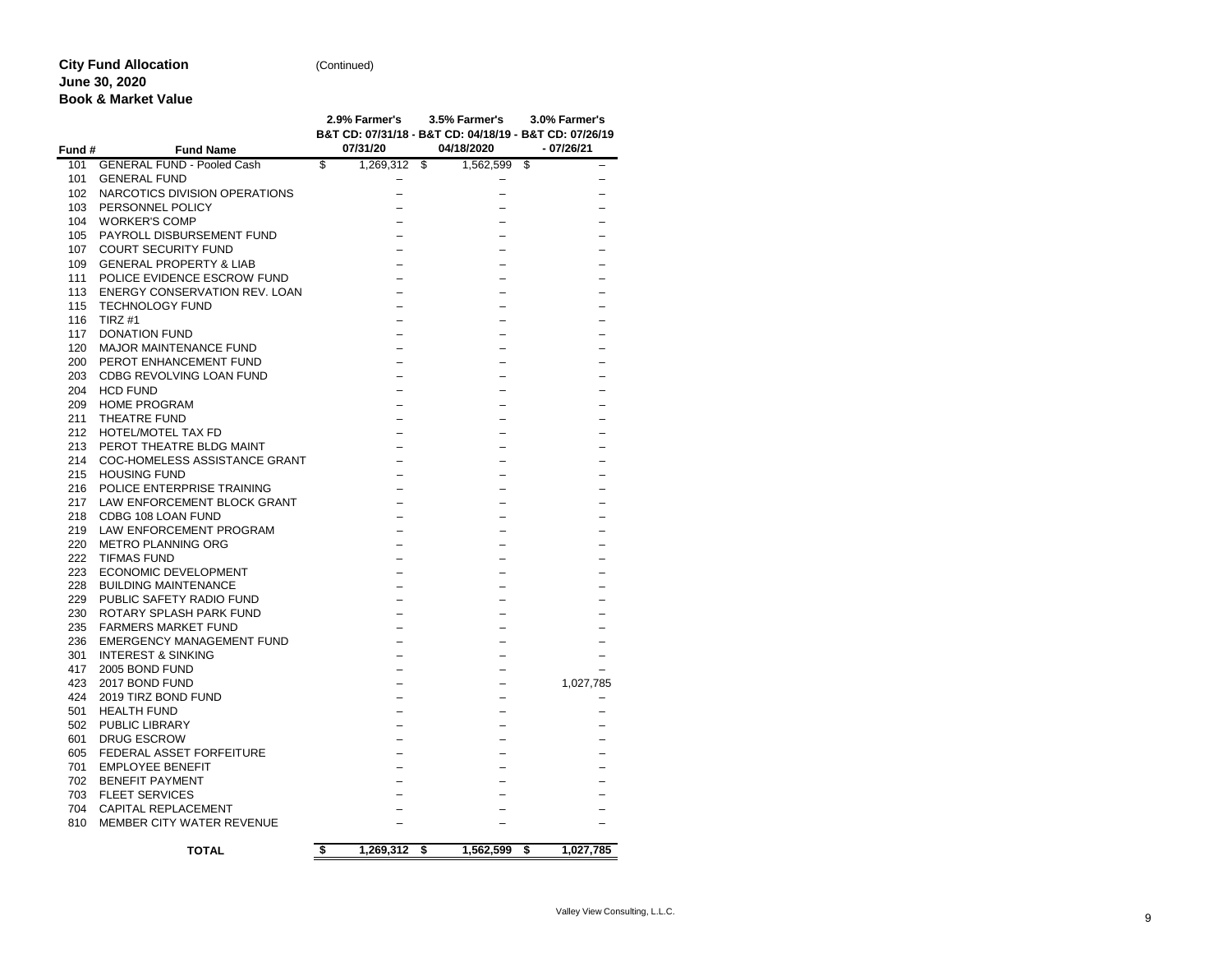### **Water Fund Allocation September 30, 2020 Book & Market Value**

|                                  |                 |      | <b>Farmer's B&amp;T</b> |      | <b>NexBank</b> |    | 1.65% East<br><b>West Bank CD:</b><br>$02/21/20 -$ |      | 1.7% East West<br><b>Bank CD:</b><br>11/26/19 - |      | 1.15% Bank<br><b>OZK CDARS:</b><br>03/19/20 - |    | 1.20% Farmer's<br><b>B&amp;T CD:</b><br>05/16/20 - |
|----------------------------------|-----------------|------|-------------------------|------|----------------|----|----------------------------------------------------|------|-------------------------------------------------|------|-----------------------------------------------|----|----------------------------------------------------|
| <b>Fund Name</b>                 | <b>Total</b>    |      | <b>MMA</b>              |      | <b>MMA</b>     |    | 11/23/20                                           |      | 11/26/20                                        |      | 03/19/21                                      |    | 05/16/22                                           |
| Revenue                          | \$<br>3,161,802 | -\$  | 1,411,447               | - \$ | 850,355        | \$ | 900,000 \$                                         |      | $\overline{\phantom{0}}$                        |      | —                                             |    |                                                    |
| Technology                       | 726,353         |      | 354,322                 |      | 372,031        |    |                                                    |      |                                                 |      |                                               |    |                                                    |
| 2004 Bond                        | 124,760         |      | 124,760                 |      |                |    |                                                    |      |                                                 |      |                                               |    |                                                    |
| 2013 Bond                        | 27,421          |      | 27,421                  |      |                |    |                                                    |      |                                                 |      |                                               |    |                                                    |
| 2013 Construction                | 13,678          |      | 13,678                  |      |                |    |                                                    |      |                                                 |      |                                               |    |                                                    |
| <b>LTWSC Capital Improvement</b> | 206,753         |      | 131,753                 |      |                |    | 75,000                                             |      |                                                 |      |                                               |    |                                                    |
| <b>Texas Capital Improvement</b> | 570,612         |      | 570,612                 |      |                |    |                                                    |      |                                                 |      |                                               |    |                                                    |
| Texas Corps of Engineers Cost*   | 7,981,446       |      | 1,912,496               |      | 5,781,514      |    |                                                    |      |                                                 |      |                                               |    | 287,436                                            |
| <b>Texas Compost</b>             | 451,671         |      | 451,671                 |      |                |    |                                                    |      |                                                 |      |                                               |    |                                                    |
| <b>Texas Customer Deposit</b>    | 864,901         |      | 264,901                 |      |                |    | 200,000                                            |      |                                                 |      | 400,000                                       |    |                                                    |
| <b>Equipment Acquisition</b>     | 410,634         |      | 410,634                 |      |                |    |                                                    |      |                                                 |      |                                               |    |                                                    |
| Texas Infrastructure             | 189,240         |      | 89,240                  |      |                |    |                                                    |      |                                                 |      | 100,000                                       |    |                                                    |
| <b>Texas Personnel Policy</b>    | 258,574         |      | 258,574                 |      |                |    |                                                    |      |                                                 |      |                                               |    |                                                    |
| <b>Texas Reserve</b>             | 728,039         |      | 28,039                  |      |                |    |                                                    |      | 700,000                                         |      |                                               |    |                                                    |
| <b>WWTP Depreciation</b>         | 140,745         |      | 140,745                 |      |                |    |                                                    |      |                                                 |      |                                               |    |                                                    |
| Texas Waggoner Creek CIP         | 417,624         |      | 417,624                 |      |                |    |                                                    |      |                                                 |      |                                               |    |                                                    |
|                                  | 16,274,252      | - 55 | 6,607,916               | ъ    | 7,003,899      | S  | 1,175,000                                          | - \$ | 700,000                                         | - SS | 500,000                                       | æ. | 287,436                                            |

\*All funds in this account are dedicated for payment to the Corps of Engineers for water rights and related costs for implementation of the Ultimate Rule Curve of Lake Wright Patman.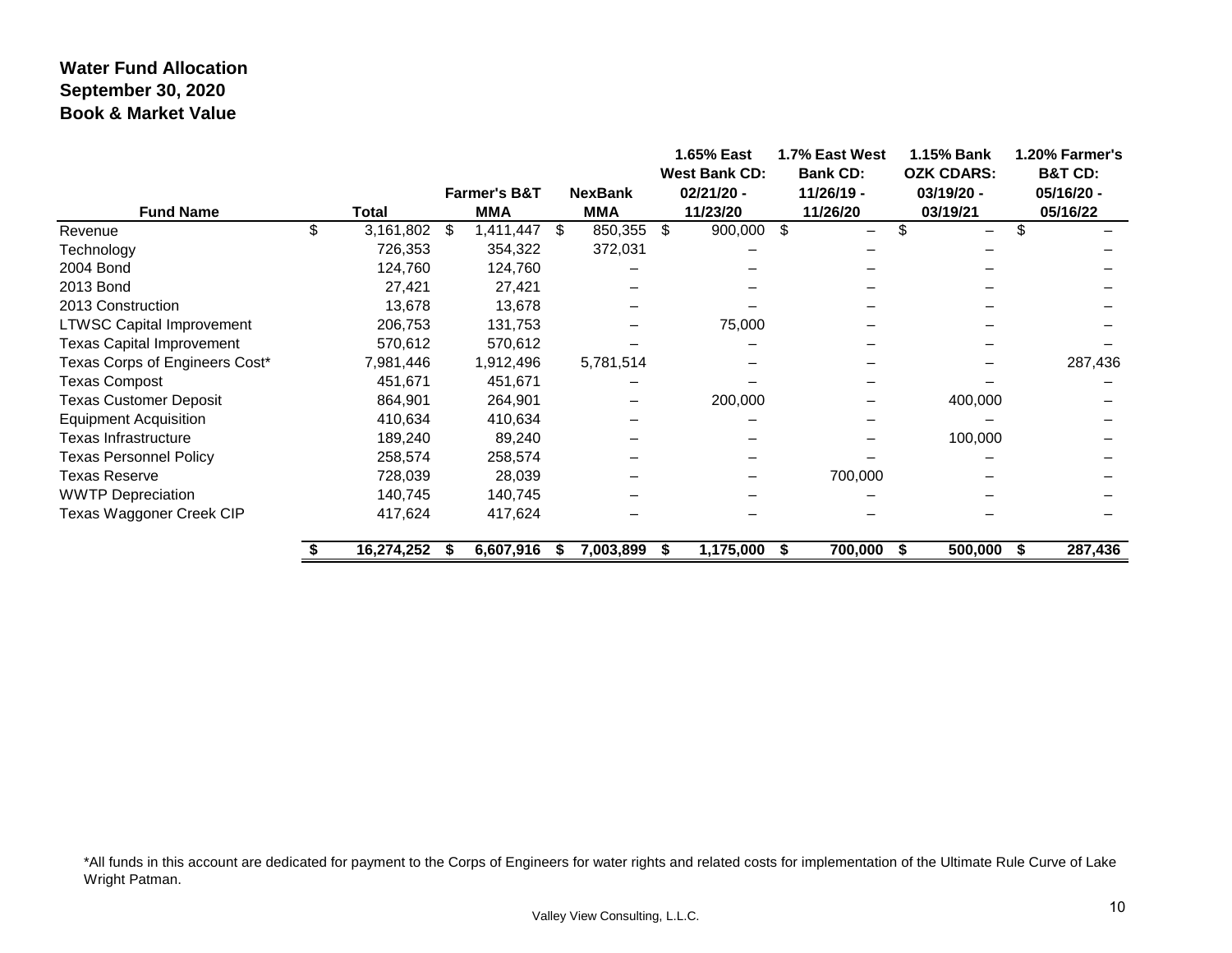### **Water Fund Allocation June 30, 2020 Book & Market Value**

| <b>Fund Name</b>                 | Total |            | <b>Farmer's B&amp;T</b><br><b>MMA</b> |           |    | <b>NexBank</b><br><b>MMA</b> | 2.1% Texas<br><b>Security Bank</b><br>CD: 07/13/19 -<br>07/13/20 |            |     | 1.65% East<br><b>West Bank CD:</b><br>$02/21/20 -$<br>11/23/20 | 1.7% East West<br><b>Bank CD:</b><br>11/26/19 -<br>11/26/20 | 1.15% Bank<br><b>OZK CDARS:</b><br>03/19/20 -<br>03/19/21 |         |
|----------------------------------|-------|------------|---------------------------------------|-----------|----|------------------------------|------------------------------------------------------------------|------------|-----|----------------------------------------------------------------|-------------------------------------------------------------|-----------------------------------------------------------|---------|
| Revenue                          |       | 2,770,210  | S.                                    | 640,529   | -S | 849,681                      | \$                                                               | 380,000 \$ |     | 900,000 \$                                                     | $\overline{\phantom{0}}$                                    |                                                           |         |
| Technology                       |       | 620,539    |                                       | 248,803   |    | 371,736                      |                                                                  |            |     |                                                                |                                                             |                                                           |         |
| 2004 Bond                        |       | 77,449     |                                       | 77,449    |    |                              |                                                                  |            |     |                                                                |                                                             |                                                           |         |
| 2013 Bond                        |       | 111,903    |                                       | 111,903   |    |                              |                                                                  |            |     |                                                                |                                                             |                                                           |         |
| 2013 Construction                |       | 13,641     |                                       | 13,641    |    |                              |                                                                  |            |     |                                                                |                                                             |                                                           |         |
| <b>LTWSC Capital Improvement</b> |       | 412,478    |                                       | 12,478    |    |                              |                                                                  | 325,000    |     | 75,000                                                         |                                                             |                                                           |         |
| <b>Texas Capital Improvement</b> |       | 580,915    |                                       | 580,915   |    |                              |                                                                  |            |     |                                                                |                                                             |                                                           |         |
| Texas Corps of Engineers Cost*   |       | 7,575,271  |                                       | 1,513,345 |    | 5,774,490                    |                                                                  |            |     |                                                                |                                                             |                                                           |         |
| <b>Texas Compost</b>             |       | 451,829    |                                       | 451,829   |    |                              |                                                                  |            |     |                                                                |                                                             |                                                           |         |
| <b>Texas Customer Deposit</b>    |       | 860,912    |                                       | 260,912   |    |                              |                                                                  |            |     | 200,000                                                        |                                                             |                                                           | 400,000 |
| <b>Equipment Acquisition</b>     |       | 305,139    |                                       | 305,139   |    |                              |                                                                  |            |     |                                                                |                                                             |                                                           |         |
| Texas Infrastructure             |       | 106,067    |                                       | 6,067     |    |                              |                                                                  |            |     |                                                                |                                                             |                                                           | 100,000 |
| <b>Texas Personnel Policy</b>    |       | 235,362    |                                       | 152,862   |    |                              |                                                                  | 82,500     |     |                                                                |                                                             |                                                           |         |
| Texas Reserve                    |       | 728,296    |                                       | 28,296    |    |                              |                                                                  |            |     |                                                                | 700,000                                                     |                                                           |         |
| <b>WWTP Depreciation</b>         |       | 196,285    |                                       | 196,285   |    |                              |                                                                  |            |     |                                                                |                                                             |                                                           |         |
| Texas Waggoner Creek CIP         |       | 449,323    |                                       | 449,323   |    |                              |                                                                  |            |     |                                                                |                                                             |                                                           |         |
|                                  |       | 15,495,621 |                                       | 5,049,777 |    | 6,995,907                    | S                                                                | 787,500    | - 5 | 1,175,000                                                      | 700,000                                                     |                                                           | 500,000 |

\*All funds in this account are dedicated for payment to the Corps of Engineers for water rights and related costs for implementation of the Ultimate Rule Curve of Lake Wright Patman.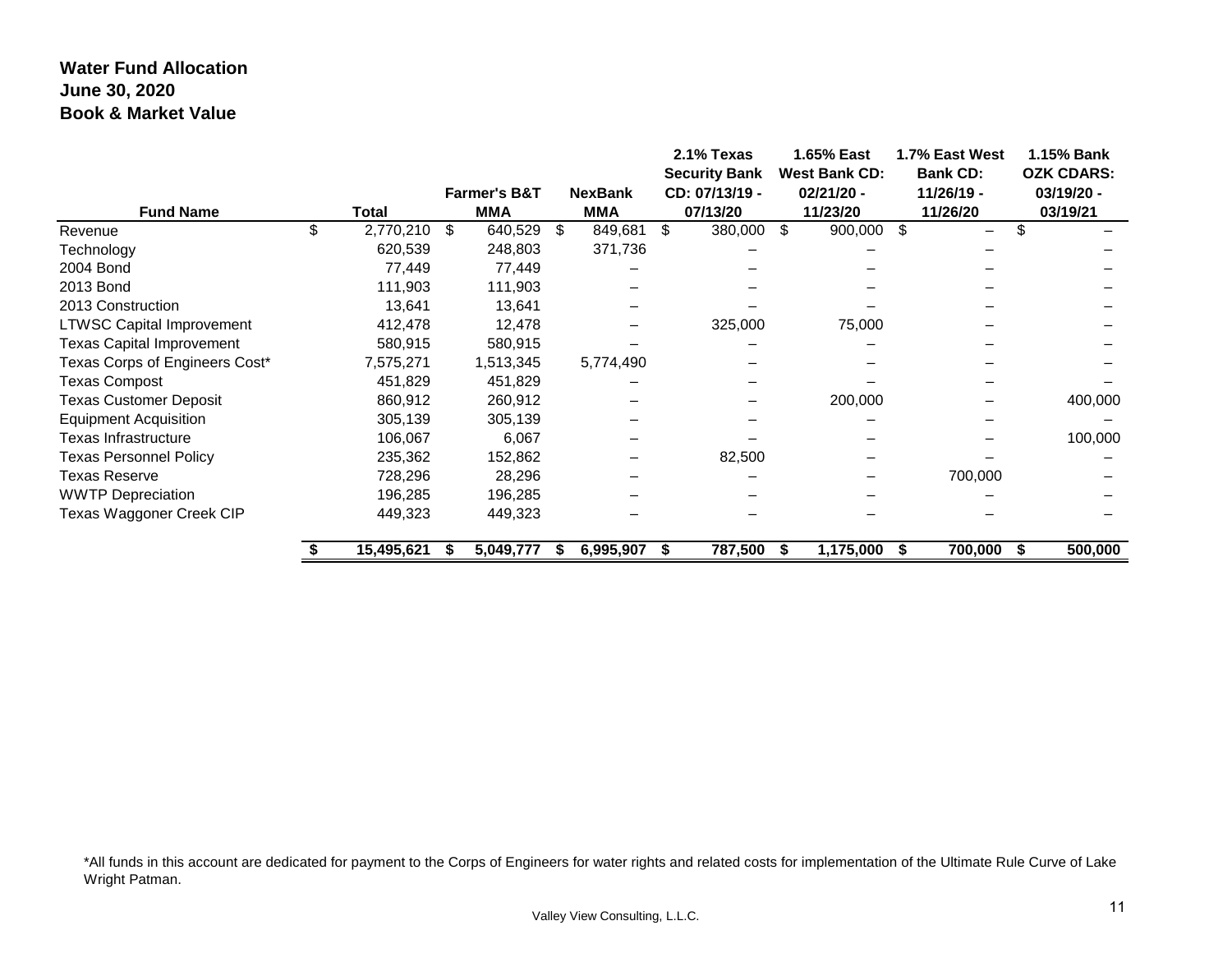#### **Water Fund Allocation June 30, 2020 Book & Market Value** (Continued)

| <b>Fund Name</b>                 | 1.20% Farmer's<br><b>B&amp;T CD:</b><br>05/16/20 -<br>05/16/22 |         |  |  |  |  |  |
|----------------------------------|----------------------------------------------------------------|---------|--|--|--|--|--|
| Revenue                          | \$                                                             |         |  |  |  |  |  |
| Technology                       |                                                                |         |  |  |  |  |  |
| 2004 Bond                        |                                                                |         |  |  |  |  |  |
| 2013 Bond                        |                                                                |         |  |  |  |  |  |
| 2013 Construction                |                                                                |         |  |  |  |  |  |
| <b>LTWSC Capital Improvement</b> |                                                                |         |  |  |  |  |  |
| <b>Texas Capital Improvement</b> |                                                                |         |  |  |  |  |  |
| Texas Corps of Engineers Cost*   |                                                                | 287,436 |  |  |  |  |  |
| <b>Texas Compost</b>             |                                                                |         |  |  |  |  |  |
| <b>Texas Customer Deposit</b>    |                                                                |         |  |  |  |  |  |
| <b>Equipment Acquisition</b>     |                                                                |         |  |  |  |  |  |
| Texas Infrastructure             |                                                                |         |  |  |  |  |  |
| <b>Texas Personnel Policy</b>    |                                                                |         |  |  |  |  |  |
| <b>Texas Reserve</b>             |                                                                |         |  |  |  |  |  |
| <b>WWTP Depreciation</b>         |                                                                |         |  |  |  |  |  |
| Texas Waggoner Creek CIP         |                                                                |         |  |  |  |  |  |

**\$ 287,436**

\*All funds in this account are dedicated for payment to the Corps of Engineers for water rights and related costs for implementation of the Ultimate Rule Curve of Lake Wright Patman.